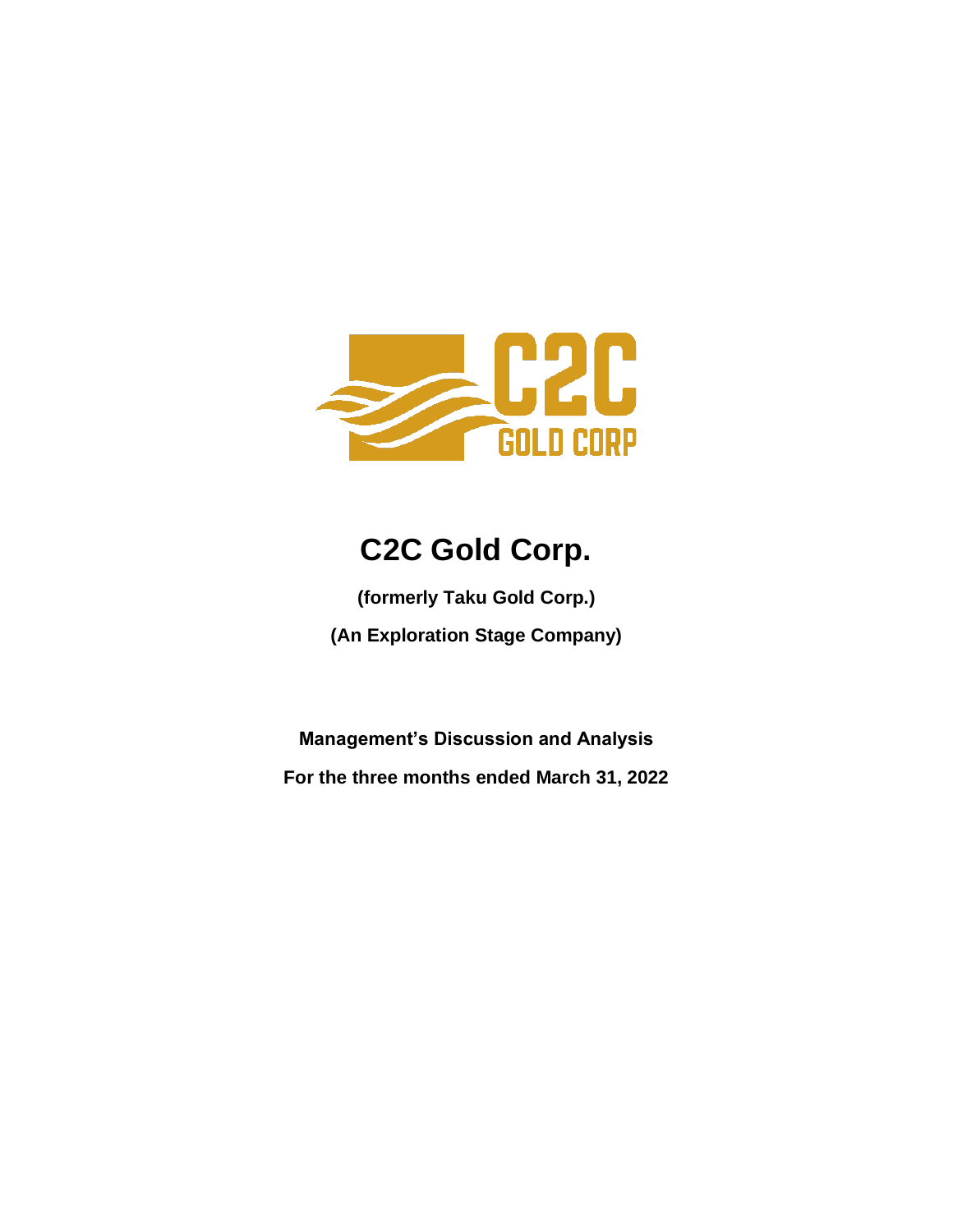## **GENERAL**

The following management's discussion and analysis ("MD&A") of C2C Gold Corp. (formerly Taku Gold Corp.) (the "Company"), has been prepared by management in accordance with the requirements of National Instrument 51-102 as of May 19, 2022. This MD&A should be read in conjunction the unaudited condensed interim financial statements for the three months ended March 31, 2022 and 2021 and the audited financial statements for the years ended December 31, 2021 and 2020 and the accompanying notes thereto. All have been prepared in accordance with International Financial Reporting Standards ("IFRS"). The information contained herein is not a substitute for detailed investigation or analysis on any particular issue. The information provided in this document is not intended to be a comprehensive review of all matters and developments concerning the Company. The Company is presently a "Venture Issuer" as defined in National Instrument 51-102. Additional information relevant to the Company's activities can be found on SEDAR at [www.sedar.com](http://www.sedar.com/) and the Company's website at [www.c2cgold.com.](http://www.c2cgold.com/) All amounts are expressed in Canadian dollars unless otherwise indicated.

The following MD&A includes certain statements that are considered forward-looking statements. Please refer to "Forward-Looking Information" for a discussion on the risks and uncertainties related to such information.

## **COMPANY BACKGROUND**

The Company was incorporated on July 19, 1999, under the laws of the province of British Columbia, Canada, and its principal activity is acquisition and exploration of mineral properties in Canada. The Company is a reporting issuer in the provinces of Alberta and British Columbia. Effective November 25, 2020, reflecting the Company's new focus in Newfoundland, the Company changed its name from Taku Gold Corp. to C2C Gold Corp. The Company is currently trading under the ticker symbol "CTOC" (formerly "TAK") on the Canadian Securities Exchange ("CSE") and "CTCGF" (formerly "TAKUF") on the OTCQB.

# **BUSINESS OVERVIEW**

The Company engages in the business of acquiring, exploring and developing precious metal projects in Canada's province of Newfoundland & Labrador. The Company also holds early and advanced projects in Canada's Yukon. The Company enhances the value of its projects by implementing early-stage exploration, and is primarily focused on the exploration to identify and explore the Company's Millertown, Barrens Lake and Badger projects as well its joint venture projects with Buchans Resource Limited at Lake Douglas and South Tally. The following discussion updates our outlook and plan of operations for the foreseeable future. It also analyzes our financial condition and summarizes the results of our operations for the three months ended March 31, 2022 and compares these results to the same period in the prior year ended March 31, 2021.

## **CORPORATE HIGHLIGHTS**

In April 2022, Janet Sheriff was appointed as the interim Chief Executive Officer of the Company, following the resignation of Lori Walton from the Chief Executive Officer position for personal reasons. Ms. Sheriff is also the Executive Chair of the Company. She previously served as Chief Executive Officer of Golden Predator Mining Corp and President of Tigris Uranium (now enCore Energy Corp.). She is the founder of Newfoundland.Gold, a strategic marketing alliance promoting the progressive jurisdiction of Newfoundland & Labrador and the region's leaders in exploration & mining. She also serves as Co-Founder and President of Group 11 Technologies, a private company focused on the development of non-invasive and environmentally-friendly precious metals extraction.

In April 2022, the Company granted an aggregate of 1,830,000 stock options to certain directors, officers and consultants at an exercise price of \$0.23 per common share for a period of three years.

In March 2022, the Company completed a private placement and issued 8,360,888 units (the "Units") at a price of \$0.18 per Unit and 915,000 flow-through units (the "FT Units") at a price of \$0.22 per FT Unit, for total gross proceeds of \$1,706,260. Each Unit is comprised of one common share of the Company (a "Share") and one-half of one common share purchase warrant (each whole warrant a "Warrant"). Each Warrant entitles the holder to purchase one Share at an exercise price of \$0.25 per Share for a period of two years from the closing of the private placement. Each FT Unit is comprised of one Share issued on a flow-through basis pursuant to the Income Tax Act (Canada), and one-half of a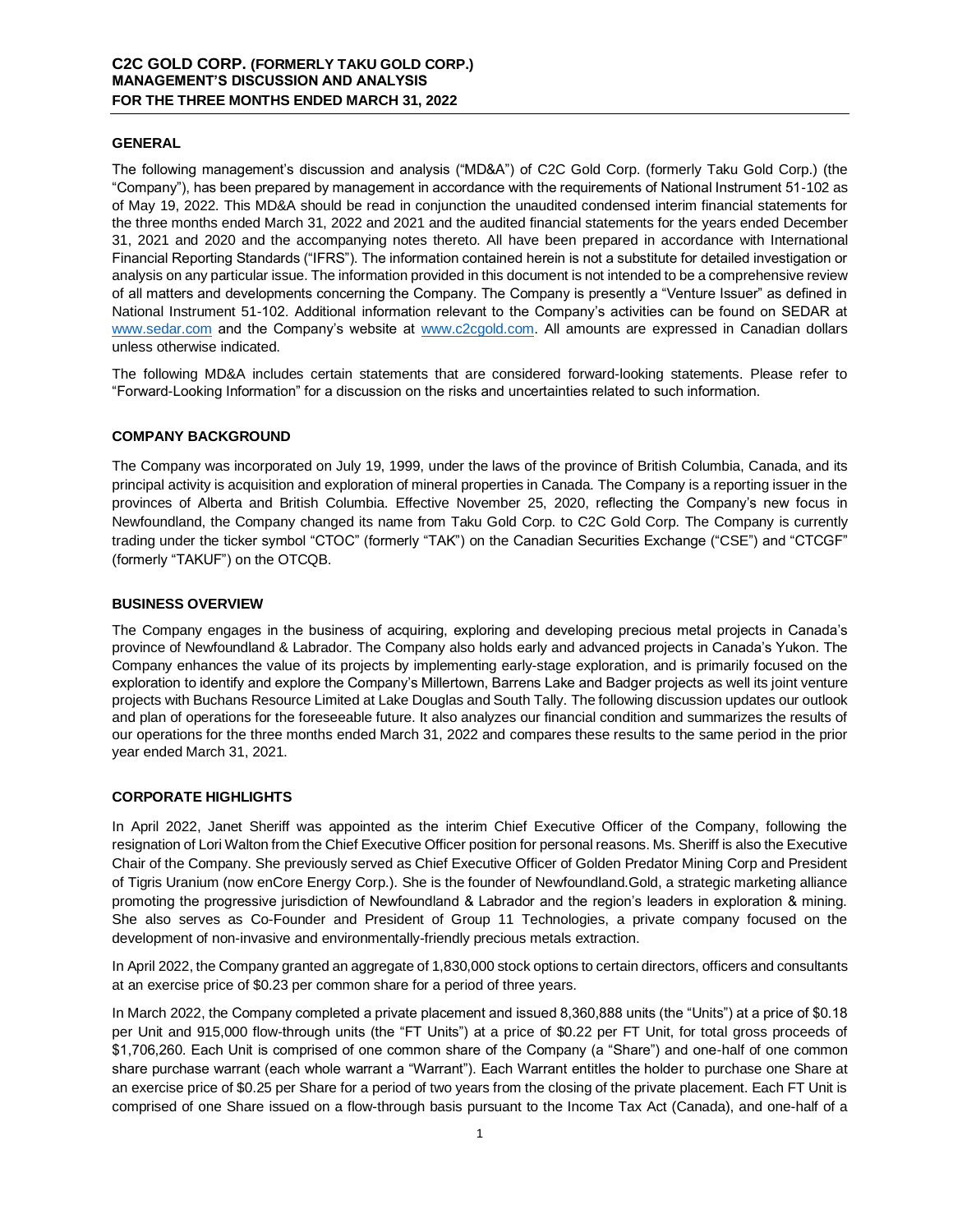Warrant. In connection with the private placement, the Company paid finders' fees of \$116,064 and issued 560,972 finders' warrants. Two directors of the Company participated in the private placement for 112,000 Units for proceeds of \$20,160.

# **MINERAL PROPERTIES**

The Company holds a portfolio of properties located in Newfoundland and Yukon and one property in British Columbia as described below. Additional information on carrying values of the properties and any remaining underlying obligations can be found in Note 6 of the Company's financial statements.

## **Newfoundland Gold Projects**

## *Badger, Millertown and Barrens Lake Properties*

On October 30, 2020, the Company entered into three separate option agreements with Shawn Ryan and Wildwood Exploration Inc., together the "Optionors," to acquire a 100-per-cent interest in three properties located in the Central Newfoundland Gold Belt.

The three properties, Badger, Millertown and Barrens Lake, total 1,974 claims and cover more than 493 square kilometers providing the Company with a large land position in Newfoundland. These projects were selected based on gold-in-till and gold-in-soil anomalies combined with favorable rock types, geophysics and structural interpretation. The projects are located in the Central Gold Belt of Newfoundland, situated within the Exploits Subzone of the broader Dunnage tectonostratigraphic zone. The properties are located in a regional northeast trending structural zone bound to the northwest by the RIL and to the south by the Valentine Lake Shear Zone that is host to orogenic-style epizonal, structurally-controlled gold-bearing quartz veins and stockworks.

Companies working on active gold projects within this belt and the broader Exploits Subzone have noted the similarity in geological setting and character with both the Abitibi greenstone belts in Ontario and Quebec, Canada and the Bendigo-Fosterville deposits in Australia. Government reports enhanced by work completed by prospectors and public companies have shown, in many instances, gold-in-till anomalies are related to underlying gold-in-soil anomalies which are more directly linked to underlying bedrock gold occurrences.

All three properties are at an early stage of exploration with till, lake and stream samples, limited soil samples and some geophysics having been completed in the past.

The Badger property consists of 712 mineral claims located 7 km from the community of Badger and is proximal to Great Atlantic Resources' Golden Promise property, host to the Jaclyn gold deposit. The Trans-Canada Highway provides general access to the Badger area which hosts a network of Forest Service Roads. The property is made up of four licenses holding 712 mineral claims. The Badger property covers anticlinal structures, as indicated by government bedrock geology maps and aeromagnetic geophysical surveys. A limited amount of historical base metal exploration was conducted on the Badger property, mainly for copper and nickel associated with gabbro sequences. Historical government and company till sampling over the Badger property shows gold-in-till anomalies on the Badger property associated with regional anticline and syncline structures.

The Millertown property consists of 908 mineral claims located less than 10 km from the towns of Millertown and Buchans Landing and 60 km from the larger town of Grand Falls-Windsor. Access to the Millertown property is through a series of Forest Service Roads and is made up of six licenses holding a total of 908 mineral claims. The Millertown property has seen limited historical mineral exploration. Regional till sampling shows multi-element gold, antimony, arsenic, and lead anomalies. Soil sampling by the vendor has established areas of anomalous gold-in-till and gold-in-soil coincident with structures identified from geophysics.

The Barrens Lake Property consists of 354 mineral claims located 12 km southwest from the Millertown property with existing road access to the 354 mineral claims. There are no recorded mineral occurrences on the Barrens Landing property however government till sampling shows anomalous gold-in-till samples trending across the Barrens Lake property.

Pursuant to each of the Badger Option and Barrens Lake Option agreements, the Company may acquire the Badger Property and the Barrens Lake Property, respectively, in each case for consideration consisting of cash payments of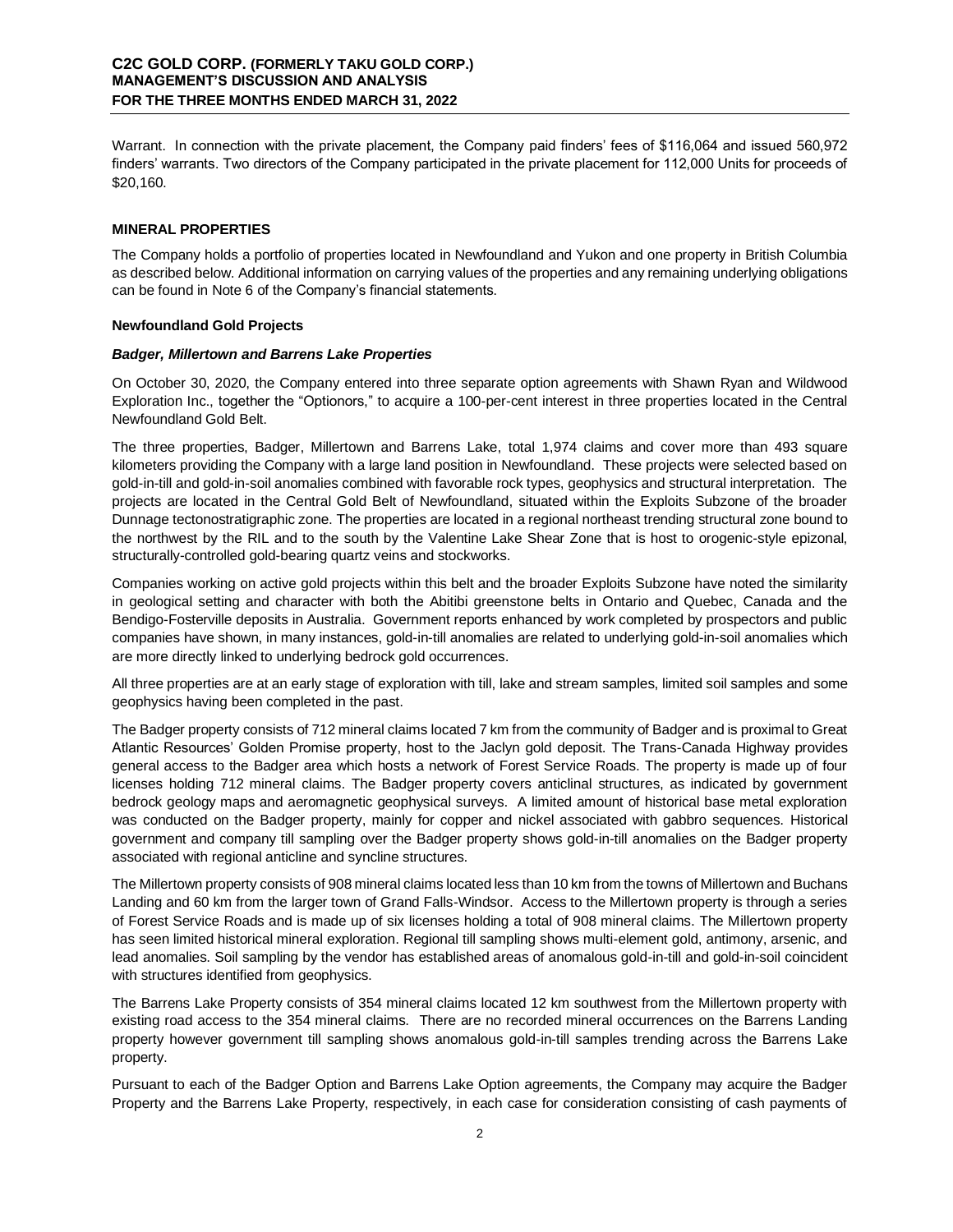\$250,000 and the issuance of 2,200,000 common shares of the Company to the Optionors, and by incurring property expenditures of \$1,000,000, over a period of 5 years. The Badger Option and Barrens Lake Option agreements also each provide for a 2% net smelter return ("NSR") royalty on the optioned property in favour of the Optionors. The Company may elect to reduce the NSR royalty to 1% by paying the Optionors \$2,500,000.

Pursuant to the Millertown Option, the Company may acquire the property in consideration for cash payments of \$500,000 and the issuance of 3,000,000 common shares of the Company to the Optionors, and by incurring property expenditures of \$1,500,000, in each case over a period of 5 years. The Millertown Option agreement also provides for a 2% NSR royalty on the property in favour of the Optionors. The Company may elect to reduce the NSR royalty to 1% by paying the Optionors \$2,500,000.

In December 2020, the Company acquired, through staking, an additional 523 claims (94 claims added to Badger, 195 claims added to Millertown and 234 claims to Barrens Lake).

In January 2021, the Company added, through staking an additional 1,006 claims to its Badger property. In relation to the staking, the Company issued an additional 500,000 shares and will issue an additional 500,000 shares (issued) at the First Anniversary of the original Badger Option agreement.

In February 2021, the Company acquired, through staking, additional 229 sq. km (916 claims) in the Central Newfoundland Gold Belt and an additional 186 claims in March 2021.

In July 2021, the Company acquired a 100% ownership of two non-contiguous infill mineral licenses (7 claims and 11 claims) within the Company's Barrens Lake property area by paying \$20,000 cash and issuing 200,000 common shares to the vendor. The vendor retains a 2% NSR royalty, of which the Company can purchase 1% at any time for \$1,000,000.

The Company controls mineral exploration land packages in Central Newfoundland Gold Belt, covering 1,158 sq km (4,635 claims). The Badger property consists of 1,910 claims (477.5 sq km), Millertown consists of 1,569 claims (392.3 sq km) and Barrens Lake consists of 1,144 claims (286.0 sq km).

## *Tom Joe and Rocky Brook Properties*

The Tom Joe and Rocky Brook properties are adjacent to the Company's Badger property in the Central Newfoundland Gold Belt. The Tom Joe property consists of 2 mineral licenses with 10 claims and the Rocky Brook property consists of 2 mineral licenses with 2 claims. In May 2021, the Company acquired a 100% ownership interest of the mineral licenses by paying \$25,000 cash and issuing 200,000 common shares. The properties are subject to a 2.0% NSR royalty, of which the Company can purchase 1.0% at any time for \$500,000.

## *Jumpers Brook Property*

The Jumpers Brook property consists of two mineral licenses with 20 claims, located adjacent to, and on trend, with Sokoman Minerals Corp.'s Moosehead gold project in the Central Newfoundland Gold Belt. In June 2021, the Company acquired a 100% ownership interest of the Jumpers Brook mineral licenses by paying \$65,000 cash and issuing 600,000 common shares. The property is subject to a 2% NSR royalty, of which the Company can purchase 1% at any time for \$1,000,000.

# *Rocky Pond and Burnt Lake Properties*

The Rocky Pond and Burnt Lake properties located 70km northeast of the Company's Badger, Millertown, and Barrens Lake projects in the Central Newfoundland Gold Belt. The Rocky Pond property consists of 3 mineral licenses with 21 claims and the Burnt Lake property consists of 1 mineral license with 4 claims. In June 2021, the Company acquired a 100% ownership interest of the mineral licenses by paying \$70,000 cash and issuing 700,000 common shares. The properties are subject to a 2% NSR, of which the Company can purchase 1% at any time for \$1,500,000.

## *Lake Douglas and South Tally Properties*

The Lake Douglas property consists of 87 claims and covers the on-strike trend of gold-bearing structures at Marathon Gold Corporation's Valentine project, located 15 km on strike to the southwest. The South Tally property consists of 277 claims and is contiguous with the southeast boundary of Company's Barrens Lake property. In August 2021, the Company entered into an option and joint venture agreement (the "JV Agreement") with Buchans Resources Limited ("Buchans") whereby Buchans will grant the Company an option to acquire up to a 70% ownership interest in 364 mineral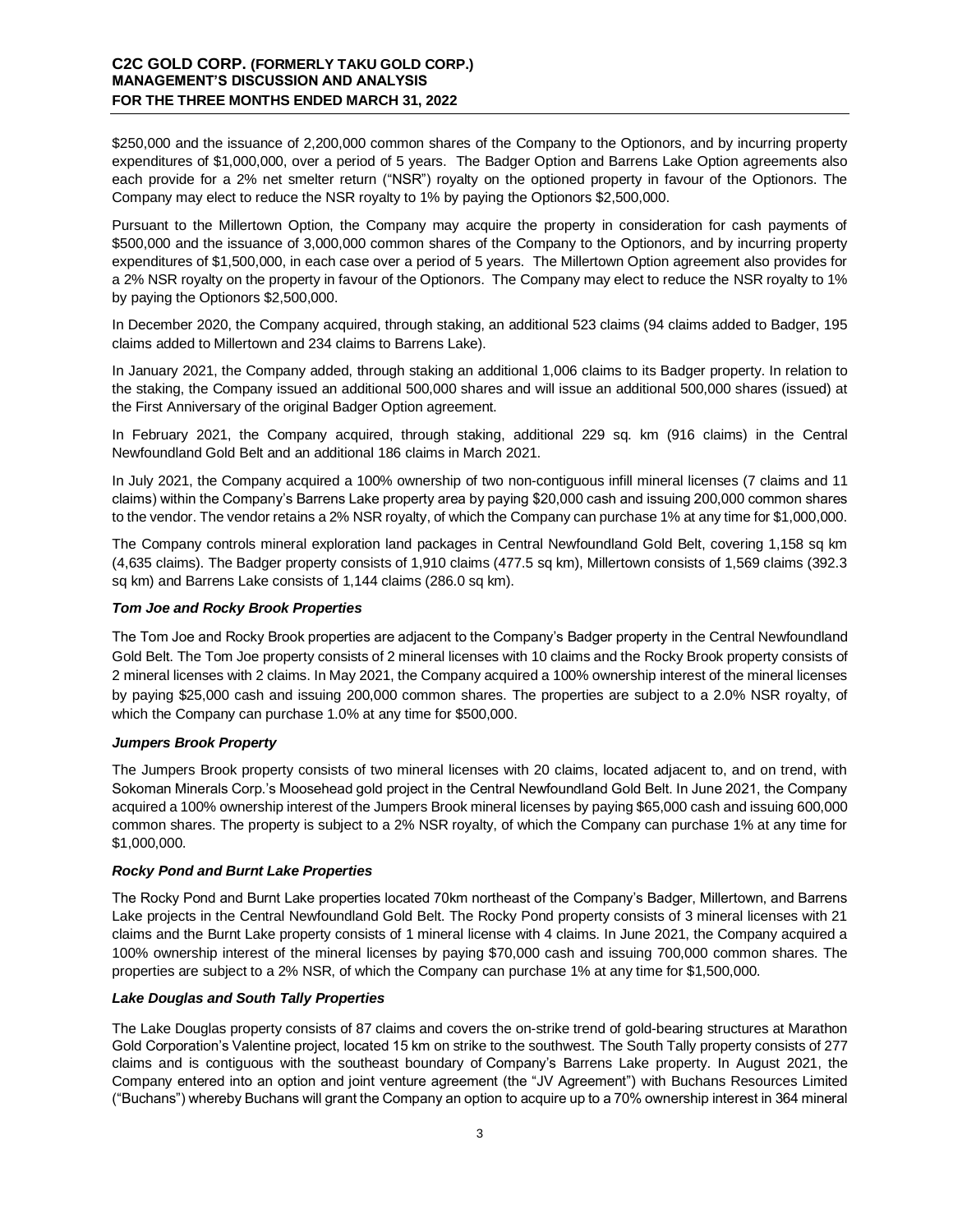claims covering these two properties (the "Properties"). Pursuant to the JV Agreement, the Company will exercise an initial option (the "First Option") to earn a 51% ownership interest in the Properties by issuing 100,000 common shares (issued) to Buchans and incur exploration expenditures of \$1,500,000 over a four-year period. A joint venture is formed with the Company owning 51% and Buchans owning 49% upon completion of the First Option. If Buchans elects not to participate in the joint venture, the Company will have the right to exercise a second option to earn an additional 19% ownership interest by incurring additional exploration expenditures in the minimum of \$1,000,000 on the Properties on or prior to the date that is five years from the date of the JV Agreement. The JV Agreement also contains a provision where if a base-metal dominant area is identified, then Buchans would become the operator of this base metal joint venture with Buchans owning 70% and the Company owning 30%. Dilution of either party's joint venture interest to below 10% will result in that party's joint venture interest converting to a 2% NSR royalty, of which the majority joint venture interest owner can purchase 1% for \$1,500,000.

#### Exploration updates:

In April 2022, the Company identified several major gold-in-soil anomalies at its Badger property. All of the anomalies are open-ended with the most significant measuring 6 km in length along a northeast trend. This key anomaly is validated by its occurrence over a known prospect, the Tom Joe, where gold occurs in northeast trending quartz veinlets in sparse outcrop. Another significant parallel anomaly lies approximately 12 km to the east extending approximately 3km in length along a parallel northeast trend. Both of these lengthy, elongate trends are very good drill targets. The two highest gold values of the current program, 1,340 ppb and 765 ppb gold, are each located along isolated single lines of soil sampling that overlie geophysical targets of interest. The highest sample is located in between the two anomalies with the 765 ppb gold value located approximately 17km to the northeast of the first anomaly. Both of these very high soil values will be followed up with additional soil sampling lines on both sides of the isolated values to determine their lateral extent.

In January 2022, the Company announced the discovery of visible gold in quartz vein float at its Millertown property. The previously undocumented showing, now named the Atlas Zone, is easily accessible being located one km from the Buchans Highway and 16 km south of the town Badger. Quartz vein float samples returned up to 5.37 g/t gold. Metallic screen analysis of the samples is underway.

In December 2021, the Company commenced an excavator trenching program at the Lake Douglas property. The trenching program follows prospecting, rock sampling, and geological mapping activities focused on the northwest part of the property.

In November 2021, the Company identified multiple drill-ready gold targets from numerous strong gold-in-soil anomalies located at its Millertown project in the Central Newfoundland Gold Belt. Four of seven grids in total are herein reported, representing ~9,000 of the ~12,000 soil samples gathered at the Millertown project. Ten distinct gold anomalies measuring from 0.9 km to 1.7 km in length along strike have been identified within the four grids.

Gold values in soil samples include three samples assaying greater than 300 ppb gold and 111 samples assaying greater than 19.4 ppb gold with 480 samples returning greater than 14.1 ppb gold. Arsenic and antimony are coincident with gold-in-soil anomalies where concentrations of these pathfinder elements are elevated. Notably, a number of the gold anomalies defined at Millertown remain open to expansion as they trend off the edge of the sampling grids with additional soil sampling defining the limits of these open-ended anomalies.

In October 2021, the Company identified multiple drill-ready gold targets from its 2021 soil sampling program, at the Barrens Lake property in the Central Newfoundland Gold Belt.

A total of 3,143 soil samples were collected over four grids, A-D, with line spacing ranging from 100 m to 300 m and samples collected every 25 m. Gold values in soil samples ranged from below detection (<0.5 ppb) to 1,234 ppb gold, with two samples assaying greater than 1,000 ppb gold and 100 samples assaying greater than 19.9 ppb gold. A total of 166 samples returned greater than 14.1 ppb gold ( $95<sup>th</sup>$  percentile). Arsenic and antimony are coincident with gold-insoil anomalies where concentrations of these pathfinder elements are elevated. Notably, a number of the gold anomalies defined at Barrens Lake remain open to expansion as they trend off the edge of the sampling grids.

In August 2021, the Company completed its Phase One soil sampling program. A total of 120 rock samples and 12,653 soil samples were collected from Badger (941 soil samples), Millertown (8,436 soil samples) and Barrens Lake (3,276 soil samples). The Company has received permits and contracted Terraquest Ltd to begin a 9,720 line km, fixed-wing, high resolution aeromagnetic gradiometer and digital VLF-EM survey over the three properties. The survey will highlight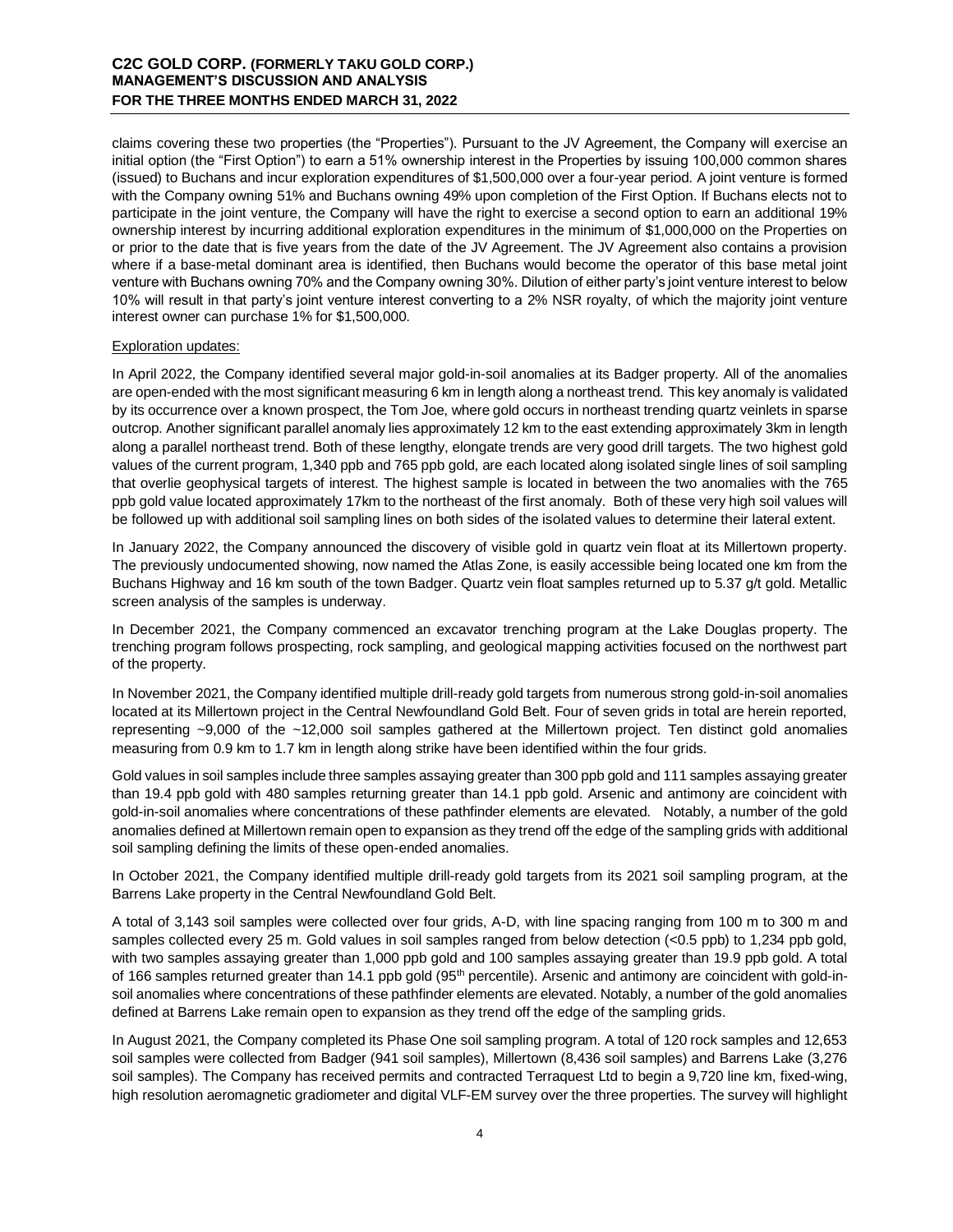geologic structures that will allow for more precise targeting of potential drill targets by better understanding the deep crustal structures, splay and relay faults, and folds that underlie the region. A LIDAR survey over three properties has commenced and will provide supplementary information on regional and local geologic structures. Drill permits for reverse circulation and diamond drilling have also been received for the three properties. The scope and details of drill programs will be determined after receipt and interpretation of geochemical, GT Probe, and airborne surveys.

# **Yukon Gold Projects**

## *Sonora Gulch Property*

The Company owns a 100% interest in the Sonora Gulch property located within the White Gold District, approximately 110 km northwest of the town of Carmacks, and approximately 265 km north of Whitehorse. The project covers multiple styles of mineralization including porphyry copper-gold mineralization associated with Cretaceous porphyry intrusions similar to the Casino Deposit (3.58 billion pounds copper, 5.72 million ounces gold), mesothermal Au-Ag + base metal skarn/replacement style mineralization and high-level epithermal Au-Ag style mineralization. Four zones have been identified on the property with significant mineralization (Amadeus, Nightmusic, Jupiter, and Gold Vein Zones), and at least 4 additional zones host untested gold-in-soil anomalies.

Historical work at Sonora Gulch has identified significant mineralization in 4 zones, including the following drill intercepts:

- **Amadeus Zone** drill hole SG06-06 intersected 11.1 m of 8.01 g/t gold, and SG07-12 intersected 88 m of 0.85g/t gold and 14.0 m of 1.05 g/t gold.
- **Nightmusic Zone** drill hole SG08-27 intersected 26.6 m of 4.96 g/t gold, 11.9 g/t silver and 0.23% copper.
- **Gold Vein Zone** drill hole SG10-55 intersected 51.0 m of 0.179 g/t gold, and 4.0 m of 11.3 g/t gold and 263 g/t silver. Also, in the Gold Vein Zone, drill hole SG11-58 intersected 234.0 m of 0.45 g/t gold and 3 g/t silver.
- **Jupiter Zone** drill hole SG10-53 intersected 16.0 m of 1.88 g/t/ gold and SG10-47 intersected 6.0 m of 1.44 g/t gold.

The Sonora Gulch property is subject to an underlying 1% NSR to Sabre Gold Mines Corp. and an additional 1% NSR to underlying vendors, of which 0.5% can be repurchased for \$1,000,000.

# *Rosebute Property*

The Company owns a 100% interest in the 694-claim (14,365-hectare) Rosebute property, which is located approximately 65 km due south of Dawson City, at the headwaters of Rosebute Creek, a tributary of the Yukon River. Rosebute is located proximal to White Gold Corp.'s Vertigo and Titan gold discoveries. Exploration work on the Rosebute property is targeting structurally controlled, orogenic gold deposits. To date three gold-in-soil target areas have been generated on the property by the Company included the Nor'west, Hudbay and Furtrade with trenching at the Hudbay zone having encountered 6.2 g/t gold over 5.0 m, 1.2 g/t gold over 10.0 m and 1.5 g/t over 20.0 m.

In 2017, the Company extended detailed grid soil geochemical sampling to the south and west of Hudbay zone and completed reconnaissance ridge and spur-type soil sampling over the western third of the property where no exploration work had been completed previously. In 2019, the Company completed two trenches totaling almost 300m at the HudBay zone.

There is an underlying 2% NSR royalty of which 1.0% can be purchased for \$2 million. A \$25,000 annual advance royalty is in effect until 2024.

# *Lucky Joe Property*

The Company owns a 100% interest in the 548-claim (11,097-hectatre) Lucky Joe property, which covers several orogenic gold and porphyry copper-gold mineralized zones including: Bear Cub, Lucky Joe, and Ryan's Creek zones. The Lucky Joe and Bear Cub zones together outline a hydrothermal system over 21 km long and up to 3 km wide, while the Ryan's Creek zone parallels the Lucky Joe zone and is located 4 km to the southwest.

Historical work on the property includes approximately 7,000 m in 42 holes drilled on the property since 1970 and has produced significant mineralized intersections at each zone including: the Bear Cub Zone: 22 m of 0.22% copper, 0.09 g/t gold, and 74.1 m of 0.14% copper, and 0.03 g/t Gold, the Lucky Joe Zone: 30 m of 0.36% copper, and 22.9 m of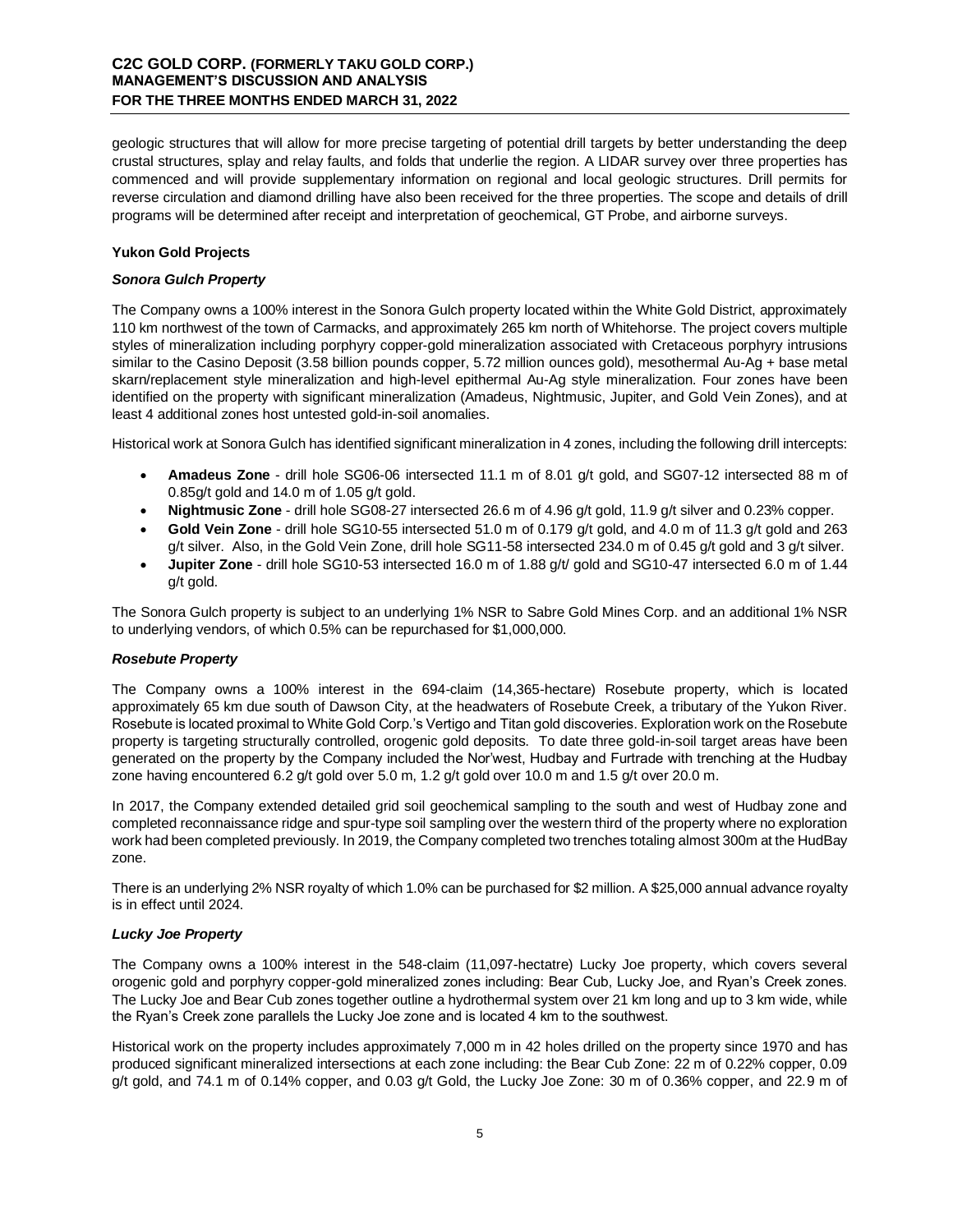0.62% copper, and Ryan's Creek Zone: 12.1 m of 0.8 g/t gold, 7.3m of 0.91% copper, 0.5 g/t gold, and 2.4 m of 3.24 g/t gold.

In 2017, the Company completed prospecting, rock sampling, and soil geochemical surveys on the property. In 2021, a program of GT Probe soil sampling and a ground geophysics program was completed.

The Lucky Joe property is subject to an underlying 1.5% NSR of which 0.75% can be purchased for \$2 million and a second 1.5% NSR.

#### *Sulphur Property*

The Company's owns a 100% interest in the 543-claim (11,344-hectare) Sulphur property, which is located approximately 45 km southeast of Dawson City and straddles Sulphur Creek. Exploration work on the property is targeting structurally controlled, orogenic gold mineralization. At least 5 mineralized zones (Lions, Riders, Blues, Esks, and Stamps) defined by gold-in soil anomalies with gold greater than 60ppb have been identified on the property.

In 2017, the Company excavated four trenches and drilled 780 m in eight holes to test the Lions zone. The drilling was successful in intersecting the structure; however, no significant gold values were obtained.

The property is subject to a 2% NSR, of which 1% is purchasable for \$1 million.

## *Quartz Property*

The Company owns a 100% interest in the 146-claim (3,022-hectare) Quartz property, located at the headwaters of Calder and Blanche creeks approximately 30 km southeast of Dawson City. Exploration work on the property is targeting structurally controlled, orogenic gold mineralization. The Quartz claims are adjacent to Klondike Gold Corp.'s Eldorado property where there is ongoing drilling at the Lone Star zone. There are also numerous large-scale placer gold mining operations on Quartz Creek directly east of the property. Mineralization on the Quartz property is generally hosted within structurally controlled quartz veins and can be associated with small amounts of pyrite and galena. A small anomalous gold-in-soil zone is associated with a magnetic high on the north-western portion of the property adjacent to Klondike Gold's Eldorado Property.

The Company completed a small soil sampling program at the Quartz property in 2019. The property is subject to a 2% NSR, of which 1% is purchasable for \$1 million.

#### *Wounded Moose and Bishop Properties*

The Company owns a 100% interest in the Wounded Moose property, which covers a northwest-trending, moderate to strong, linear gold-in-soil trend over a distance of 500 m in the north-central part of the property. Gold values within the anomaly varied from 21 to 102 ppb gold. In 2013, trenching over this anomaly returned up to 2.3 g/t gold over 5.0 m. In 2016, a VLF electromagnetic survey was completed over the northern part of Wounded Moose, and airborne magnetic data collected in 2011 was re-interpreted. This work identified a magnetic low with several coincident bedrock VLF conductors approximately 200 m northeast of and roughly parallel to the gold-in-soil trend.

The Bishop property covers a circular, moderate to strong, gold-in-soil anomaly measuring 200 m by 200 m in the centre of the property. Gold values within the anomaly ranged from 21 to 86 parts per billion gold. In 2016 a VLF electromagnetic survey was completed. No clear bedrock targets were identified, although several north-trending NLF conductors were defined adjacent to the gold-in-soil anomaly. Further work is required to determine the source and extent of gold mineralization.

The Wounded Moose and Bishop properties are subject to a 2% NSR royalty, of which 1% is purchasable for \$1 million.

## **Keno Hill Gold District**

The Keno Hill area, located in the Mayo Mining District, has long been known for its silver deposits. It is Canada's second largest silver producing area after Cobalt, Ontario, and has the distinction of being Canada's highest-grade silver camp. However, the Keno Hill area is now also being recognized for its gold potential as Victoria Gold Corp's Eagle Gold Mine is in production. On the silver side, Alexco Resource Corp. has consolidated and continues to explore and develop the former Keno Hill camp, and Metallic Minerals Corp. is also exploring for silver on its significant land package. The Company's McQ and MLC/Keynote properties are in the Keno Hill exploration and development district.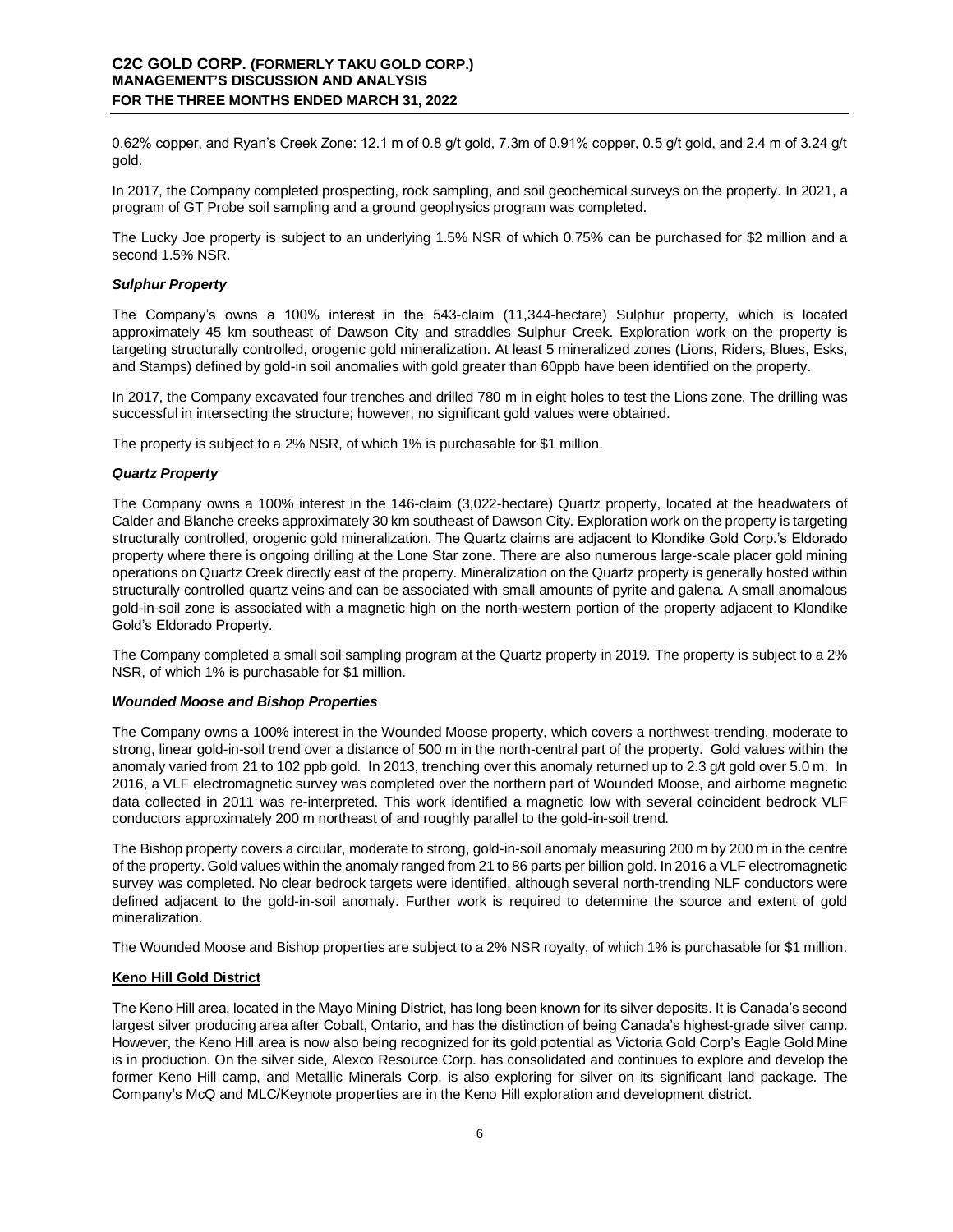## *MLC/Keynote Gold Property*

The MLC/Keynote property is located approximately 15 km southeast of Keno City. Work to date on MLC/Keynote has located an anomalous gold-in-soil zone with values from trace to 292 ppb gold on the east side of the property. Surface rock grab samples range from 175 to 553 ppb gold have been collected from this zone. The gold values are associated with sheeted quartz veins and elevated arsenic values. This style of mineralization appears to fit the reduced IRGStype deposit model. The property is subject to a 2.5% NSR.

Lori Walton, P.Geo., a Qualified Person as defined by National Instrument 43-101 has reviewed, verified and approved *disclosure of the technical information contained in this MD&A.*

# **SUMMARY OF QUARTERLY RESULTS**

The following is a summary of quarterly results of the Company for the most recent eight quarters:

|                                           | March 31,<br>2022 | December 31.<br>2021 | <b>September</b><br>30.2021 | <b>June 30,</b><br>2021 |
|-------------------------------------------|-------------------|----------------------|-----------------------------|-------------------------|
|                                           |                   |                      |                             |                         |
| Operating expenses, excluding stock-based |                   |                      |                             |                         |
| compensation                              | (100, 427)        | (138,378)            | (107, 770)                  | (128, 926)              |
| Stock-based expense                       | (52, 242)         | (53,930)             | (78, 486)                   | (115,960)               |
| Other expenses                            | (186,086)         | (103,761)            | (156,871)                   | (12,000)                |
| Net loss and comprehensive loss           | (338,755)         | (296,069)            | (343,127)                   | (256,886)               |
| Basic and diluted income (loss) per share | (0.00)            | (0.00)               | (0.00)                      | (0.00)                  |

|                                                      | March 31,<br>2021 | December 31,<br>2020 | <b>September</b><br>30, 2020 | <b>June 30,</b><br>2020 |
|------------------------------------------------------|-------------------|----------------------|------------------------------|-------------------------|
|                                                      |                   | ъ                    | S                            | \$                      |
| Operating expenses, excluding stock-based            |                   |                      |                              |                         |
| compensation                                         | (44,901)          | (78,930)             | (32, 359)                    | (15, 498)               |
| Stock-based recovery (expense)                       | (64,219)          | (79,952)             | 2.261                        | (1, 494)                |
| Other income                                         | 282.372           | 3.012                | 9.000                        | 7,000                   |
| Net income (loss) and comprehensive<br>income (loss) | 173.252           | (155, 870)           | (21,098)                     | (9,992)                 |
| Basic and diluted loss per share                     | 0.00              | (0.00)               | (0.00)                       | (0.00)                  |

## **RESULTS OF OPERATIONS**

Operating expenses were in a low level in early 2020 as the Company was focused on cost control and doing relatively little active exploration. Operating expenses started to increase dramatically in the quarter ended December 31, 2020 as the Company shifted its exploration focus to Newfoundland and had an increased level of exploration activities. Three successful financings, in November 2020, May 2021 and March 2022, have ensured the funding for the exploration programs. Non-cash stock-based compensation expense can also vary significantly depending on the timing of option grants and their vesting schedules. A gain of \$277,343 on the sale of the TAG property was recorded in the first quarter of 2021 and an impairment of \$120,591 on the termination of the Gold Run and the Midas properties was recorded in the third quarter of 2021. In the fourth quarter of 2021, a loss of \$30,506 and \$83,502 was recorded on the sale of the Portland property and McQ property, respectively. In the first quarter of 2022, an impairment of \$189,221 was recorded in relation to the write-off of the Chopin property. These items are the primary drivers for the variation in the net losses (income) from quarter to quarter. The Company's net losses in future quarters may vary significantly depending on the scope of the Company's exploration activities and the timing and amounts of any non-cash expenses such as stockbased compensation.

# **Three months ended March 31, 2022**

The Company had a net loss and comprehensive loss of \$338,755 for the three months ended March 31, 2022, a change of \$512,007 from the net income and comprehensive income of \$173,252 for the three months ended March 31, 2021. The change was primarily driven by the increase in operating expenses of \$43,549 and an impairment of \$189,221 for the Chopin property in the current quarter.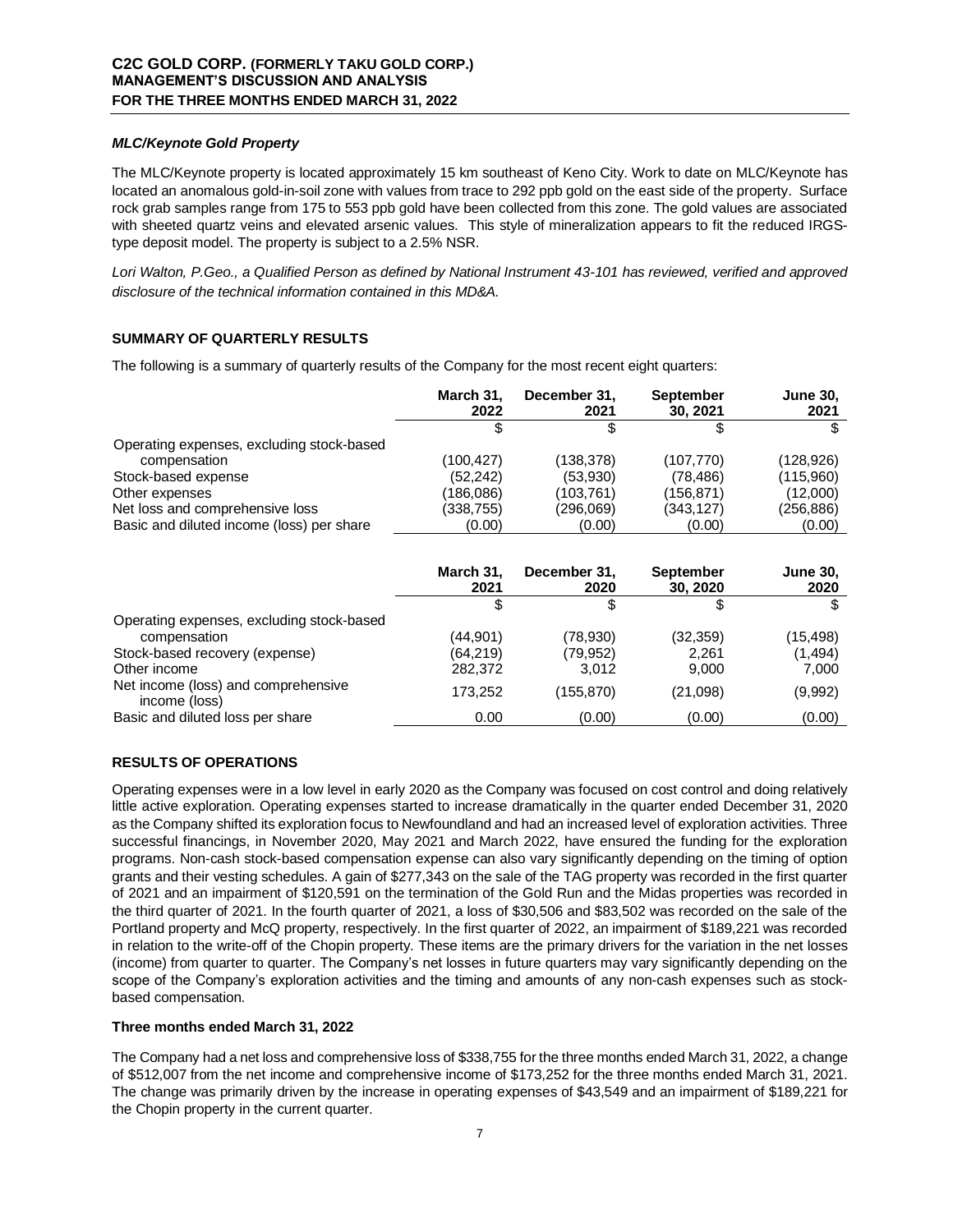In comparison to the three months ended March 31, 2021:

- Management and consulting fees of \$52,788 (2021 \$23,600) increased by \$29,188, mainly due to new management contracts that were placed in November 2020 and June 2021, in relation to the increased corporate activities and operations in Newfoundland.
- Professional fees of \$17,187 (2021 \$10,528) increased by \$6,659, mainly due to an increase in legal services rendered in the current period in relation to the private placement.
- Conferences and promotion of \$10,568 (2021 \$713) increased by \$9,855 as the Company entered into new service contracts for news releases in April 2021 in relation to the increased corporate activities and started preparation for attending in-person conferences in the current period.
- Stock-based compensation of \$52,242 (2021 \$64,219) decreased by \$11,977. This expense varies depending on the timing of option grants and the vesting schedules of those options.

# **LIQUIDITY AND GOING CONCERN**

As at March 31, 2022, the Company had cash and cash equivalents of \$1,127,175 (December 31, 2021 - \$296,418), working capital of \$1,676,355 (December 31, 2021 - \$338,776), and an accumulated deficit of \$20,751,165 (December 31, 2021 - \$20,412,410). The Company has no source of operating cash flows, and operations to date have been funded primarily from the issue of share capital.

In March 2022, the Company completed a private placement and issued 8,360,888 units at a price of \$0.18 per unit and 915,000 flow-through units at a price of \$0.22 per flow-though unit, for total gross proceeds of \$1,706,260. Each unit is comprised of one common share and one-half of one common share purchase warrant. Each warrant entitles the holder to purchase one common share at an exercise price of \$0.25 per share for a period of two years from the closing of the private placement. Each flow-though unit is comprised of one common share issued on a flow-through, and one-half of a warrant. In connection with the private placement, the Company paid finders' fees of \$116,064 and \$9,239 in other share issue costs. In addition, 560,972 finder's warrants with a value of \$76,292 were issued. Two directors of the Company participated in the private placement for 112,000 Units for proceeds of \$20,160.

In May 2021, the Company completed a private placement and issued 16,450,000 units at a price of \$0.16 per unit, for gross proceeds of \$2,632,000. Each unit is comprised of one common share and one-half of one common share purchase warrant. Each warrant entitles the holder to purchase one common share at an exercise price of \$0.20 for a period of two years from the closing date. In connection with the private placement, the Company paid finders' fees of \$122,720 in cash and \$4,378 in other share issue costs. In addition, 288,000 finder's warrants with a value of \$69,120 were issued. Each finder's warrant is exercisable into one common share at a price of \$0.16 per share for a period of two years from the issuance date.

The Company is currently exploring its mineral properties in Canada and has not yet determined the existence of economically recoverable reserves. The recoverability of the amounts shown for interests in mineral properties is dependent upon the discovery of economically recoverable reserves or proceeds from the disposition thereof, confirmation of the Company's interest in the underlying mineral claims, the ability of the Company to obtain financing to complete development of the properties and on future profitable operations. The Company's continued operations are dependent on its ability to raise additional funding from equity financings, loans, or other arrangements. There is no assurance that future financing activities will be successful. These conditions give rise to a material uncertainty, which casts significant doubt on the Company's ability to continue as a going concern, and therefore, its ability to realize its assets and discharge its liabilities in the ordinary course of operations. These financial statements do not reflect the adjustments to the carrying values of assets and liabilities and the reported expenses and balance sheet classifications that would be necessary were the going concern assumption not appropriate. Such adjustments could be material. In March 2022, the Company completed a private placement and raised gross proceeds of \$1,706,260. The proceeds will be used to fund exploration expenditures on the Company's Newfoundland properties and for general working capital.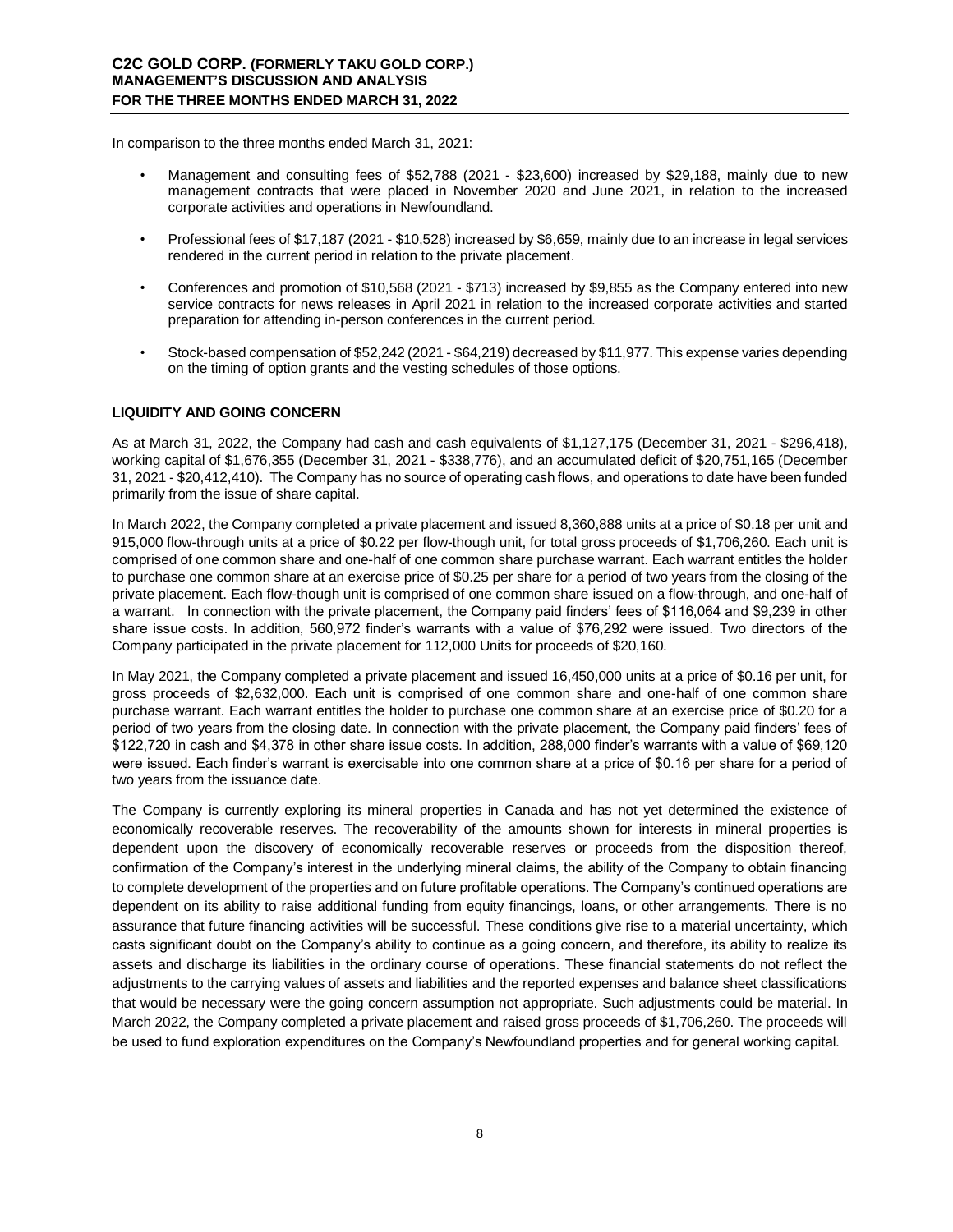## **RELATED PARTY TRANSACTIONS**

As at March 31, 2022, current liabilities include \$4,776 (December 31, 2021 - \$22,177) owing to a company with a common director, an officer or a former officer.

During the three-month period ended March 31, 2022, the Company paid or accrued the following amount to key management (officers and directors), company with a common director, company controlled by a former officer or a former significant shareholder:

|                                        |    | 2022    | 2021   |
|----------------------------------------|----|---------|--------|
| Management and consulting fees         | \$ | 52.788  | 23,600 |
| Professional fees                      |    |         | 3,000  |
| Exploration and evaluation expenditure |    | 14.577  |        |
| Stock-based compensation               |    | 35,762  | 49.646 |
|                                        | S  | 103.127 | 76.246 |

# **ACCOUNTING POLICIES**

The Company's significant accounting policies are described in Note 2 of the Company's audited financial statements for the years ended December 31, 2021 and 2020.

# **OFF-BALANCE SHEET ARRANGEMENTS**

As at March 31, 2022, the Company had no material off-balance sheet arrangements such as guarantee contracts, contingent interest in assets transferred to an entity, derivative instruments obligations or any obligations that trigger financing, liquidity, market or credit risk to the Company.

## **PROPOSED TRANSACTIONS**

There are no proposed transactions that have not been disclosed herein.

## **CRITICAL ACCOUNTING ESTIMATES AND JUDGMENTS**

The preparation of the Company's financial statements in conformity with IFRS requires management to make judgments, estimates and assumptions that affect the reported amounts of assets, liabilities and contingent liabilities at the date of the financial statements and reported amounts of revenues and expenses during the reporting period. Estimates and assumptions are based on management's experience and other factors, including expectations of future events that are believed to be reasonable under the circumstances. However, actual outcomes can differ from these estimates.

The effect of a change in an accounting estimate is recognized prospectively by including it in comprehensive income in the years of change, if the change affects that year only, or in the year of the change of future years, if the change affects both.

Information about critical judgments in applying accounting policies that have the most significant risk of causing material adjustment to the carrying amounts of assets and liabilities recognized in the financial statements within the next financial year are discussed below:

# *Exploration and evaluation assets*

The application of the Company's accounting policy for exploration and evaluation assets requires significant judgment in determining if a mineral property is impaired. The Company follows the guidance in IFRS 6 to determine when a mineral property is impaired. In making this judgement, the Company evaluates, among other factors, the results of exploration and evaluation activities to date and the Company's future plans to explore and evaluate the property.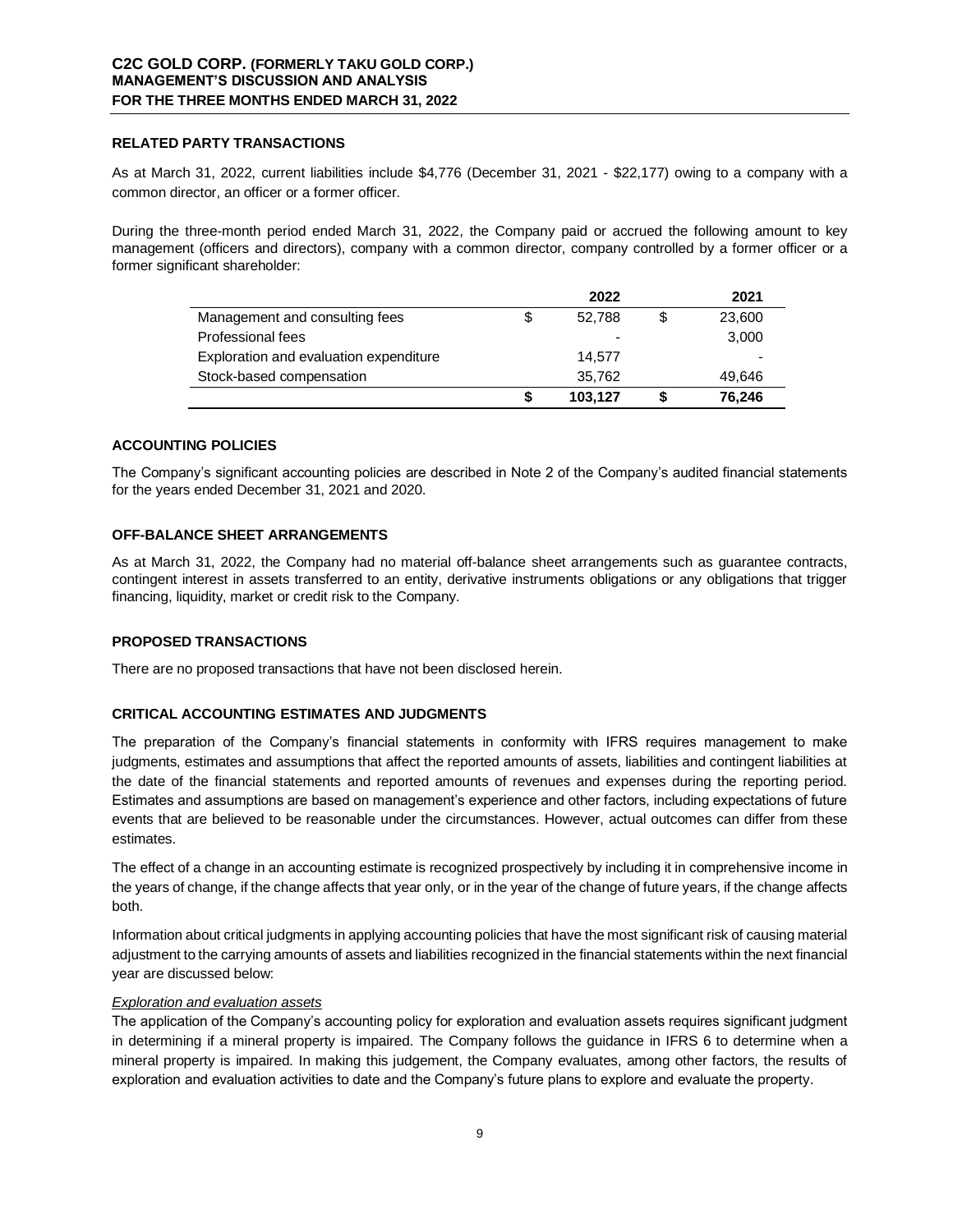## *Valuation of share-based payments*

The Company uses the Black-Scholes option pricing model for valuation of share-based payments. Option pricing models require the input of subjective assumptions including expected price volatility, interest rate and forfeiture rate. Changes in the input assumptions can materially affect the fair value estimate and the Company's earnings and equity reserves.

#### *Going concern*

The determination of the Company's ability to continue as a going concern requires significant judgement. Adjustments to the financial statements are required if the going concern assumption proved inappropriate could be material.

#### **FINANCIAL INSTRUMENTS**

#### **Fair Value**

Financial instruments include cash and any contract that give rise to a financial asset to one party and a financial liability or equity instrument to another party. The Company's cash and cash equivalents and accounts receivable are categorized as financial assets measured at amortized costs. Marketable securities are categorized as assets measured at fair value through profile and loss. Accounts payable and accrued liabilities, due to related party and advance are categorized as financial liabilities measured at amortized cost. The carrying amounts of cash and cash equivalents, accounts receivable, accounts payable and accrued liabilities, due to related party and advance are considered to be reasonable approximations of their fair values due to the short-term nature of these instruments.

The three levels of the fair value hierarchy are:

Level 1 – Unadjusted quoted prices in active markets for identical assets or liabilities;

Level 2 – Inputs other than quoted prices that are observable for the asset or liability either directly or indirectly; and Level 3 – Inputs that are not based on observable market data.

As at March 31, 2022 and December 31, 2021, the Company's marketable securities are based on level 1 inputs of the fair value hierarchy and the values are based on the closing trading price of the shares on public stock exchanges at the period-end date.

#### **Financial Risk Management**

#### *Market risk*

Market risk is the risk of loss that may arise from changes in market fluctuations such as those listed below. The fluctuations may be significant.

#### *Foreign* exchange *risk*

The Company operates mainly in Canada, but a small portion of the Company's financial assets and liabilities are denominated in US dollars. The Company does not undertake currency-hedging activities but continuously monitors its exposure to foreign exchange risk to determine if any mitigation strategies warrant consideration.

## *Credit risk*

Credit risk is the risk of loss associated with counterparty's inability to fulfill its payment obligations. The Company's credit risk is primarily attributable to cash and cash equivalents, accounts receivable and reclamation bonds. The Company has no significant concentration of credit risk arising from operations. Cash and cash equivalents consist of cash held in bank accounts and accounts receivable consist primarily of goods and services tax receivable from the government of Canada, for which management believes the risk of loss to be minimal. Reclamation bonds consist of term deposits and guaranteed investment certificates, which have been invested with a major Canadian financial institution, from which management believes the risk of loss to be minimal.

#### *Interest rate risk*

Interest rate risk mainly arises from the Company's cash and cash equivalents, which receive interest based on market interest rates. Fluctuations in interest cash flows due to changes in market interest rates are not significant.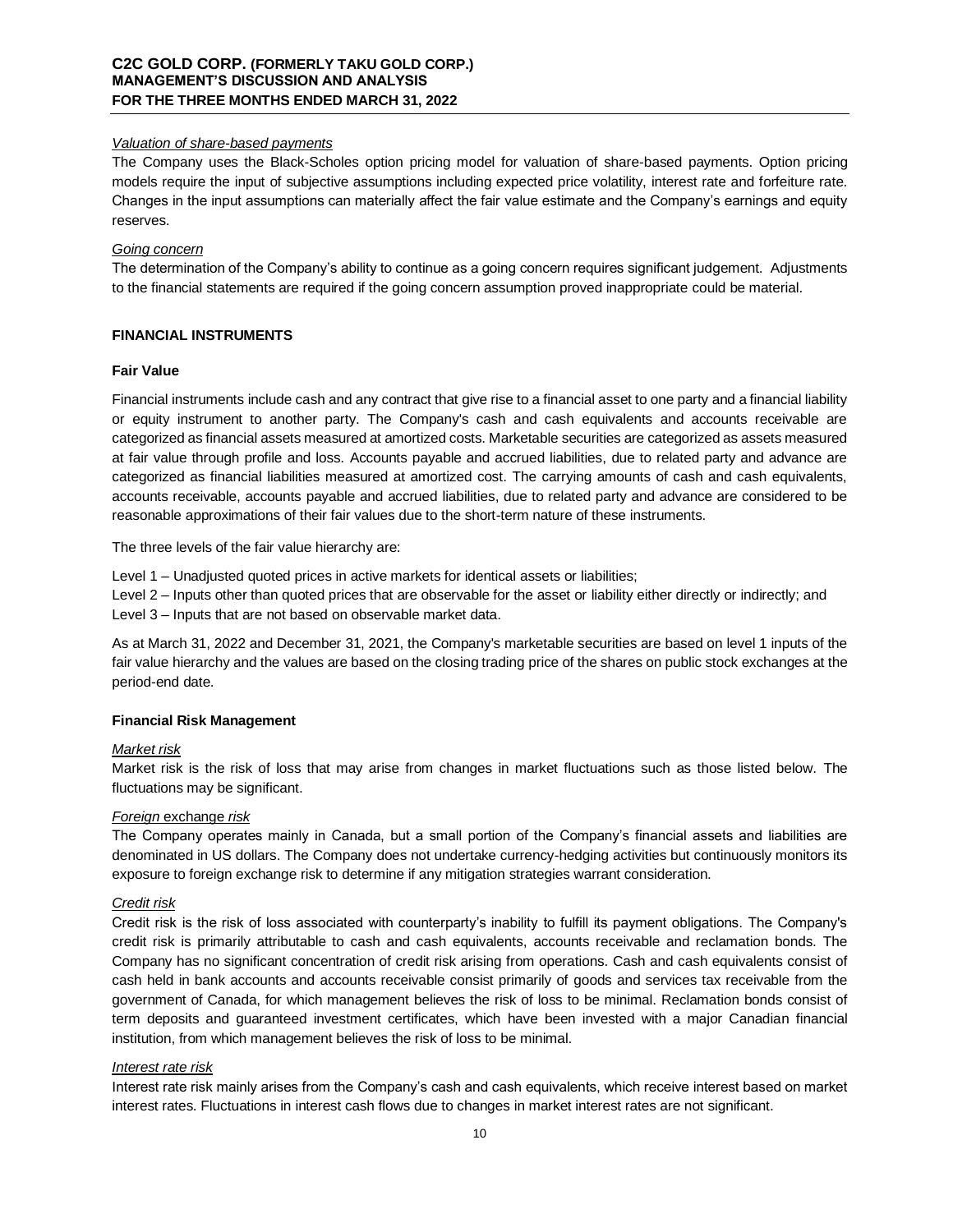## *Liquidity risk*

Liquidity risk is the risk that the Company will not be able to meet its current obligations as they become due. The Company prepares annual exploration and administrative budgets and monitors expenditures to manage short-term liquidity. Due to the nature of the Company's activities, funding for long-term liquidity needs is dependent on the Company's ability to obtain additional financing through various means, including equity financing. There can be no assurance that the Company will be able to obtain adequate financing or that the terms of such financing will be favorable. As at March 31, 2022, the Company had a working capital of \$1,676,355 (December 31, 2021 - \$338,776).

## *Price risk*

The Company is exposed to price risk with respect to equity prices. Equity price risk is the risk of loss associated with movements in individual equity prices or general movements in the level of the stock market. The Company closely monitors individual equity movements and the stock markets to determine appropriate actions to be taken by the Company. The Company has investments in certain publicly traded companies (marketable securities), and there can be no assurance that the Company can exit these positions if required, so there is a risk that proceeds may not approximate the carrying value of these investments.

At March 31, 2022, a 10% fluctuation in the price of the Company's marketable securities would increase or decrease comprehensive loss by \$9,300 (December 31, 2021 - \$9,000).

#### **Capital Management**

The Company's objectives when managing capital are to safeguard the Company's ability to continue as a going concern in order to pursue the exploration and development of its mineral properties, acquire additional mineral property interests and to maintain a flexible capital structure that optimizes the costs of capital at an acceptable level of risk. In the management of capital, the Company includes components of shareholders' equity. The Company manages the capital structure and adjusts it in light of changes in economic conditions and the risk characteristics of the underlying assets. To maintain or adjust the capital structure, the Company may attempt to issue new shares, issue debt, acquire or dispose of assets or adjust the amount of cash and cash equivalents and marketable securities.

The Company is not currently subject to externally imposed capital requirements. There were no changes in the Company's approach to capital management during the three-month period ended March 31, 2022 and 2021.

## **OTHER MD&A REQUIREMENTS**

Additional disclosure of the Company's technical reports, material change reports, news releases and other information can be obtained on SEDAR a[t www.sedar.com.](http://www.sedar.com/)

## **FORWARD-LOOKING INFORMATION**

This Management Discussion and Analysis contains "forward-looking information" which includes, but is not limited to, information about the transactions, statements with respect to the future financial or operating performances of the Company and its projects, the use of proceeds from financings, expected contractual cash flow requirements, the future price of gold, the estimation of mineral reserves and resources, the realization of mineral reserve estimates, the timing and amount of estimated future production revenues, margins, costs of production, capital, operating and exploration expenditures, costs and timing of the development of new deposits, costs and timing of future exploration, cost and timing of plant and equipment, requirements for additional capital, government regulation of mining operations, environmental risks, reclamation and rehabilitation expenses, title disputes or claims, limitations of insurance coverage and the timing and possible outcome of pending litigation and regulatory matters. Often, but not always, forward-looking information statements can be identified by the use of words such as "proposes," "plans," "expects," "is expected," "budget," "scheduled," "estimates," "forecasts," "intends," "anticipates," or "believes," or variations (including negative variations) of such words and phrases, or state that certain actions, events or results "may," "could," "would," "might," or "will" be taken, occur or be achieved. The forward-looking statements are based on a number of assumptions, including, but not limited to, assumptions regarding general business, regulatory and economic conditions, the supply and demand for, and the level and volatility of the price of gold, the timing of the receipt of regulatory and government approvals for our development projects once the decision has been made to advance to production, the costs of production and the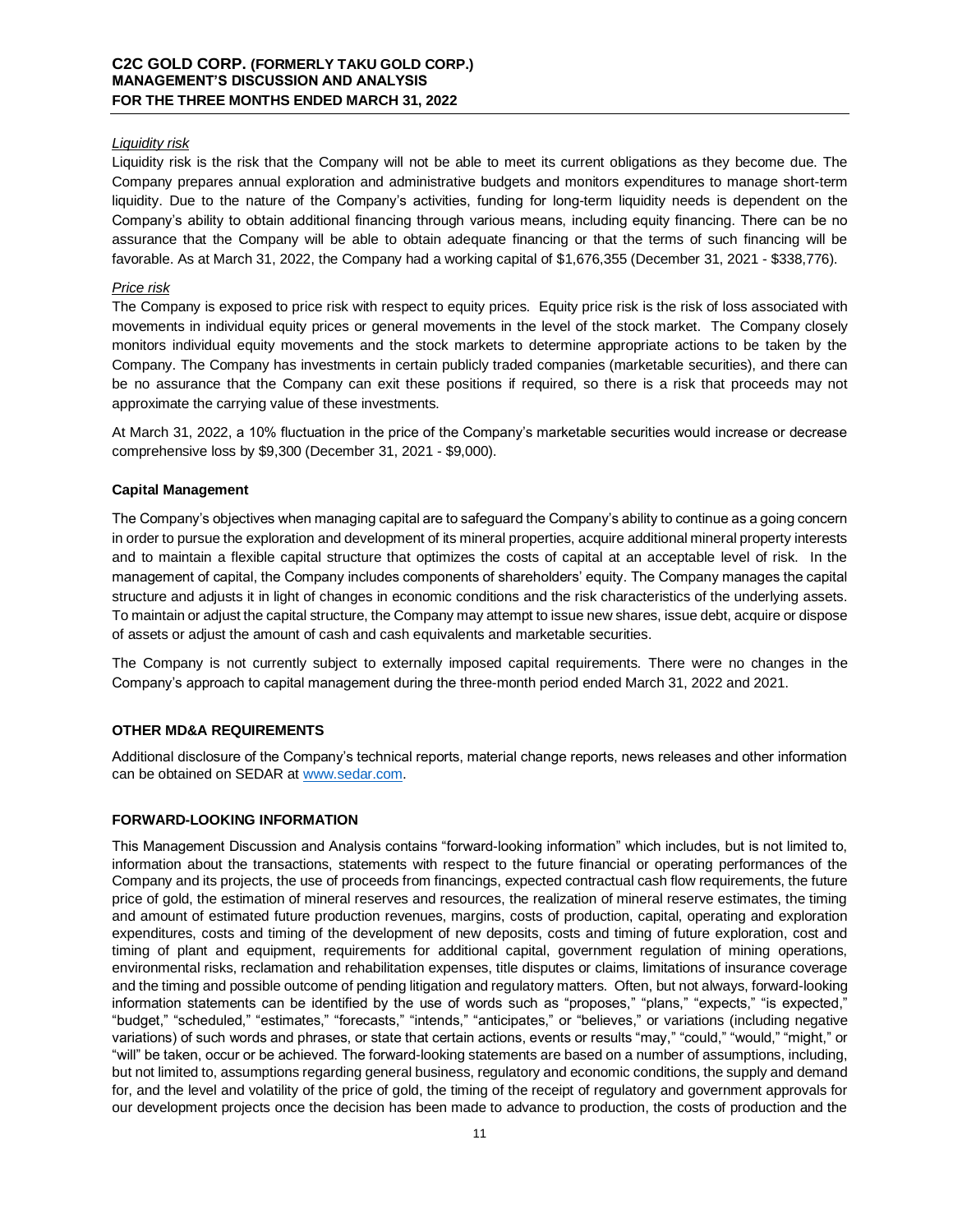# **C2C GOLD CORP. (FORMERLY TAKU GOLD CORP.) MANAGEMENT'S DISCUSSION AND ANALYSIS FOR THE THREE MONTHS ENDED MARCH 31, 2022**

productivity levels as well as those of our competitors, power prices, availability of water and power resources for our future operations, market competition, the accuracy of our reserve and resource estimates (including with respect to size, grade and recoverability) and the geological, operational and price assumptions on which these are based, conditions in financial markets, our ability to attract and retain skilled staff, and our ability to procure equipment and operating supplies.

Forward-looking statements involve known and unknown risks, uncertainties and other factors that may cause the actual results, performance or achievements of the Company to be materially different from any future results, performance or achievements expressed or implied by the forward-looking statements. Such factors include, among others, general business, economic, competitive, political and social uncertainties; the actual results of current exploration activities and feasibility studies; assumptions in economic evaluations that may prove inaccurate; fluctuations in the value of the Canadian or US dollar; future prices of gold; possible variations of ore grade or recovery rates; failure of plant or equipment or failure to operate as anticipated; accidents; labour disputes or slowdowns or other risks of the mining industry; climatic conditions; political instability; or arbitrary decisions by government authorities.

Although the Company has attempted to identify important factors that could cause actual actions, events or results to differ materially from those described in forward-looking statements, there may be other factors that cause actions, events or results to differ from those anticipated, estimated or intended. Forward-looking statements contained herein are made as of the date of this Management Discussion and Analysis based on the opinions and estimates of management.

There can be no assurance that forward-looking statements will prove to be accurate, as actual results and future events could differ materially from those anticipated in such statements. Accordingly, readers should not place undue reliance on forward-looking statements.

## **RISKS AND UNCERTAINTIES**

In March 2020, the World Health Organization declared a global pandemic caused by the outbreak of a novel coronavirus identified as "COVID-19." In order to combat the spread of COVID-19, governments worldwide have enacted emergency measures including travel bans, legally enforced or self-imposed quarantine periods, social distancing and business and organization closures. These measures have caused material disruptions to businesses, governments and other organizations, resulting in an economic slowdown and increased volatility in national and global equity and commodity market for the past year.

As governments and health authorities worldwide gradually lifting emergency measures in the coming year, it is expected the disruptions will be mitigated and economy will return to normal steadily. The Company has and will continue to monitor and take measures recommended by Health Canada and applicable regulatory bodies, as appropriate.

However, with new variants of COVID-19 still being detected, it is difficult to predict the duration of the outbreak and the extent of the impact that may have on the Company. There can be no assurance that the Company will not be further impacted by adverse consequences of the continued COVID-19 pandemic, which may affect resource and share prices, financial liquidity, access to supplies and the Company's ability to retain its contractors.

Prior to making an investment decision, investors should consider the investment risks set out below and those described elsewhere in this document, which are in addition to the usual risks associated with an investment in a business at an early stage of development. The directors of the Company consider the risks set out below to be the most significant to potential investors in the Company but are not all of the risks associated with an investment in securities of the Company. If any of these risks materialize into actual events or circumstances or other possible additional risks and uncertainties of which the Directors are currently unaware, or which they consider not to be material in relation to the Company's business, actually occur, the Company's assets, liabilities, financial condition, results of operations (including future results of operations), business and business prospects, are likely to be materially and adversely affected. In such circumstances, the price of the Company's securities could decline, and investors may lose all or part of their investment.

#### **Availability of financing**

There is no assurance that additional funding will be available to the Company for additional exploration or for the substantial capital that is typically required in order to bring a mineral project to the production decision or to place a property into commercial production. There can be no assurance that the Company will be able to obtain adequate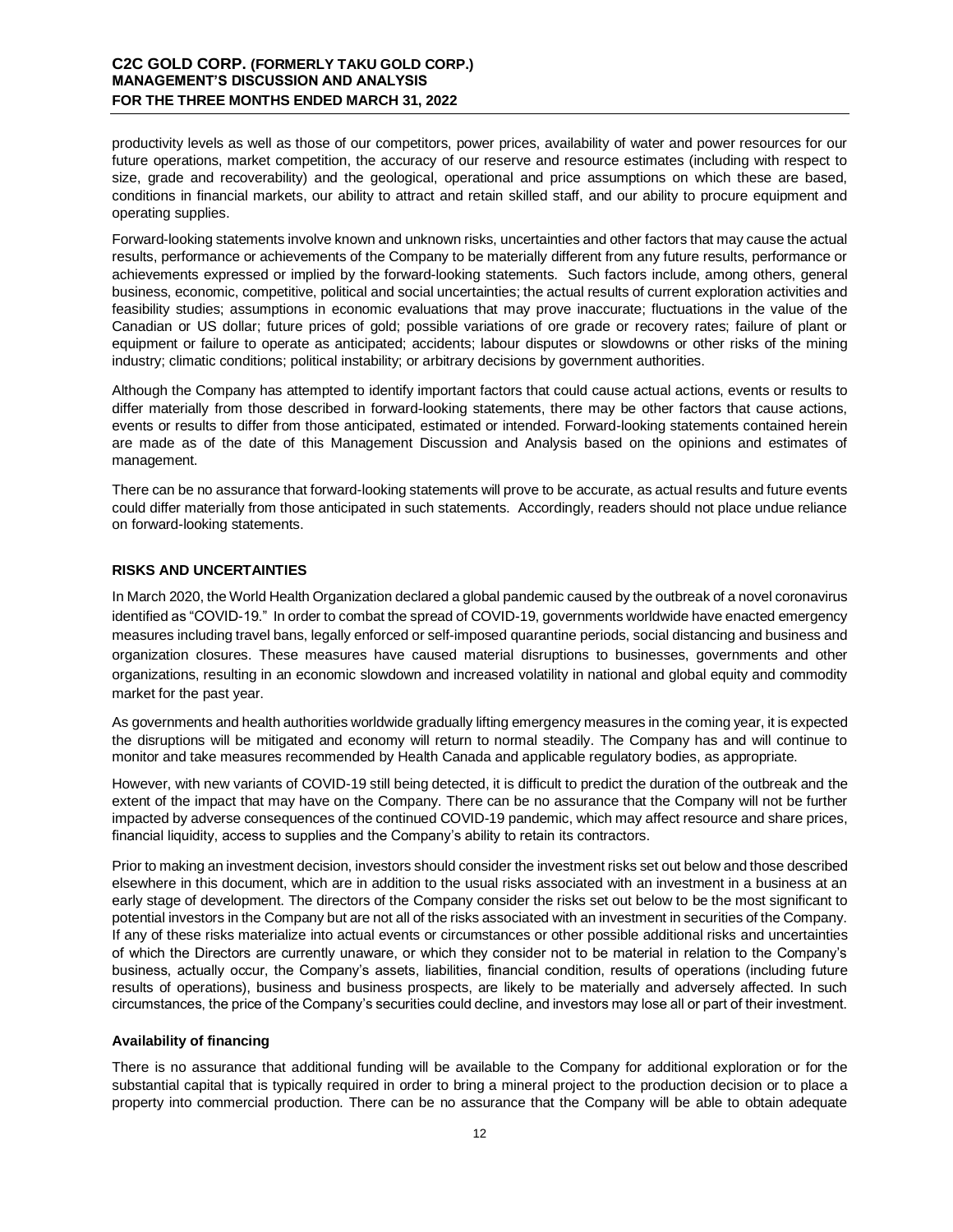financing in the future or that the terms of such financing will be favorable. Failure to obtain such additional financing could result in the delay or indefinite postponement of further exploration and development of its properties.

#### **Title matters**

While the Company has performed its due diligence with respect to title of its properties, this should not be construed as a guarantee of title. The properties may be subject to prior unregistered agreements of transfer or other adverse land claims, and title may be affected by undetected defects.

#### **Management**

The Company is dependent on a relatively small number of key personnel, the loss of any of whom could have an adverse effect on the Company.

#### **Economics of developing mineral properties**

Mineral exploration and development involve a high degree of risk and few properties that are explored are ultimately developed into producing mines.

With respect to the Company's properties, should any mineral resource exist, substantial expenditures will be required to confirm that mineral reserves which are sufficient to commercially mine exist on its current properties, and to obtain the environmental approvals and permits required to commence commercial operations. Should any resource be defined on such properties, there can be no assurance that the mineral resources on such properties can be commercially mined or that the metallurgical processing will produce economically viable, merchantable products. The decision as to whether a property contains a commercial mineral deposit and should be brought into production will depend upon the results of exploration programs and/or feasibility studies, and the recommendations of duly qualified engineers and/or geologists, all of which involves significant expense. This decision will involve consideration and evaluation of several significant factors including, but not limited to: (i) costs of bringing a property into production, including exploration and development work, preparation of production feasibility studies and construction of production facilities; (ii) availability and costs of financing; (iii) ongoing costs of production; (iv) market prices for the minerals to be produced; (v) environmental compliance regulations and restraints (including potential environmental liabilities associated with historical exploration activities); and (vi) political climate and/or governmental regulation and control.

The ability of the Company to sell and profit from the sale of any eventual mineral production from any of the Company's properties will be subject to the prevailing conditions in the global mineral marketplace at the time of sale. The global minerals marketplace is subject to global economic activity and changing attitudes of consumers and other end users' demand for mineral products. Many of these factors are beyond the control of the Company and therefore represent a market risk that could affect the long-term viability of the Company and its operations.